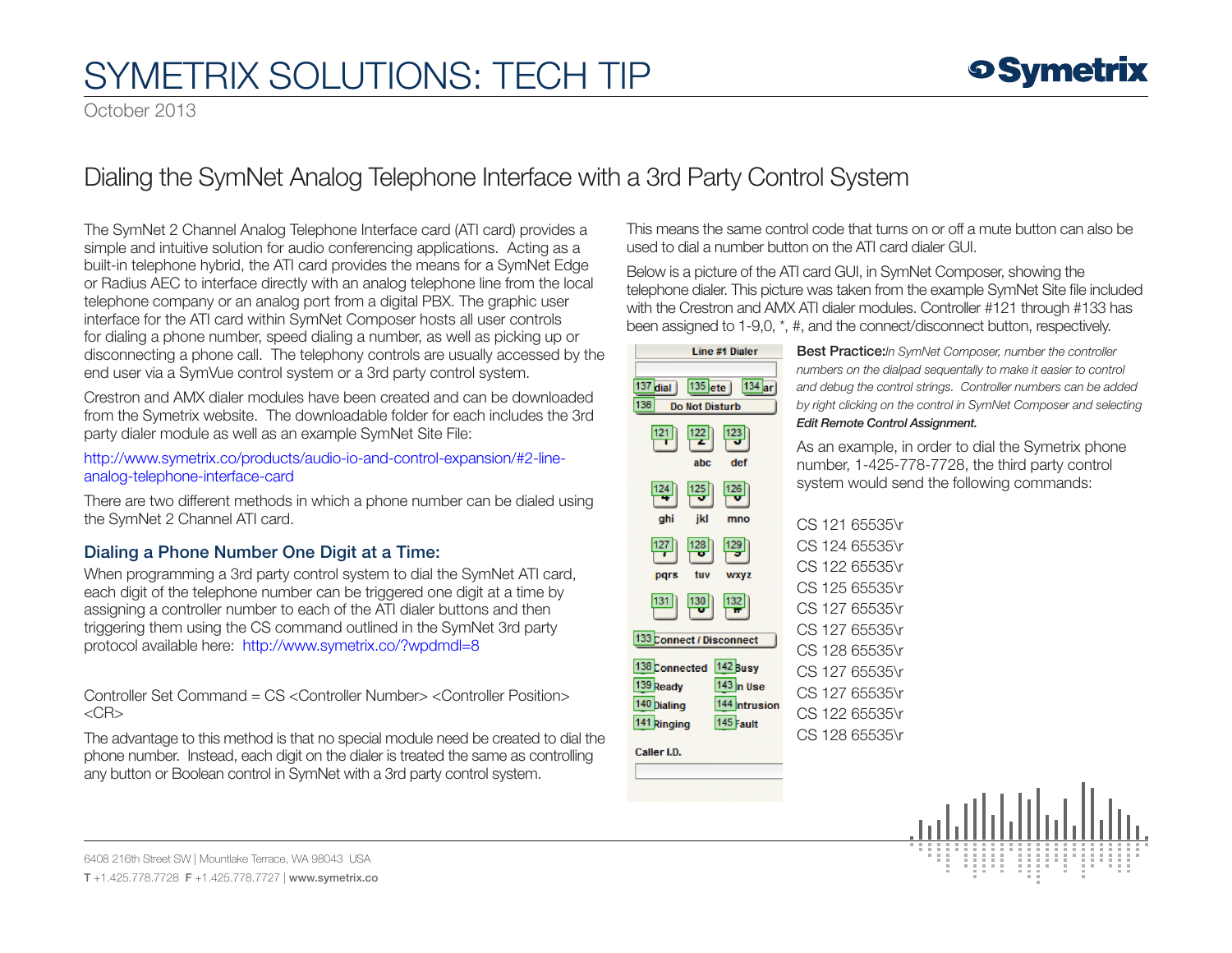October 2013

After each digit is entered, the Symetrix device will respond with an "ACK" if the command was interpreted correctly or a "NAK" if the controller number does not exist.

After the phone number digits have been entered, the call can be triggered to dial by sending the connect/disconnect button the following command:

CS 133 65535\r

The phone call may be hung up (placed on-hook) by sending the same command again:

#### CS 133 65535\r

*Note: the function of the connect/disconnect button changes depending on if you are connected or not. Always send 65535 for this value and it will toggle the connect states.*

### Dial a Phone Number Using a Speed Dial:

Some 3rd party programmers may prefer to create a custom dialing module that sends the entire phone number to the ATI card using a single command string, at which point the phone number can be dialed using a second command that dials the speed dial. The basis of using this two command method is that an ATI card speed dial slot is used as a phone number loading dock, and once the phone number has been loaded into the speed dial location, it can be dialed with a single command.

The SymNet ATI card has 20 speed dial locations, so if this method is used one speed dial location must be dedicated to the control system and the end user will 19 remaining speed dial entries.

The command to load the telephone number is the (SSYSS) Set System String command. It is important to note that this command assigns a system string, such as a name or phone number, to one of the speed dial locations and when applicable executing this command will over-write any previous data in the specified speed dial location.

Set System String Command = SSYSS <Unit>. <Resource>. <Enum>.<Card>.<Channel>=<Value>

<Unit> =In the site view of the SymNet Composer site file, above each unit icon is a number after the dash, e.g. "Edge-1" means <unit> =1. (See picture to right)

 $\epsilon$ Resource $>$  = 1000 for speed dial number, 1001 for speed dial name.

 $\epsilon$  = 0 based count of 0-19, where 0-19 equals speed dial slots 1-20.

 $\langle$  <Card  $\rangle$  = 0 based count of 0-3 for card slots A-D. (A-D in Edge frame, D only in Radius AEC).

<Channel> =Not applicable for the SSYSS command since both ATI ch 1 and 2 share all 20 speed dial locations. Use a zero for this portion of the command.

<Value> = the phone number that should be assigned to the speed dial slot defined by <Enum><Card>

Example of SSYSS:

Notice the ATI card, "Telephone I/O", in both the Radius AEC-2 and the Edge-5.

If the intention is to store the Symetrix phone number into speed dial slot 20 on the Edge-5 unit's ATI card in card slot C, the command would be determined as follows:



 $\mathsf{dUnit}$  = 5

 $<$ Resource $>$  = 1000

 $\epsilon$ Enum $>$  = 19

 $\langle$ Card $\rangle$  = 2

 $<$ Channel $>$  = 0

 $\langle$ Value $\rangle$  = 425-778-7728

SSYSS 5.1000.19.2.0=425-778-7728



6408 216th Street SW | Mountlake Terrace, WA 98043 USA

T +1.425.778.7728 F +1.425.778.7727 | www.symetrix.co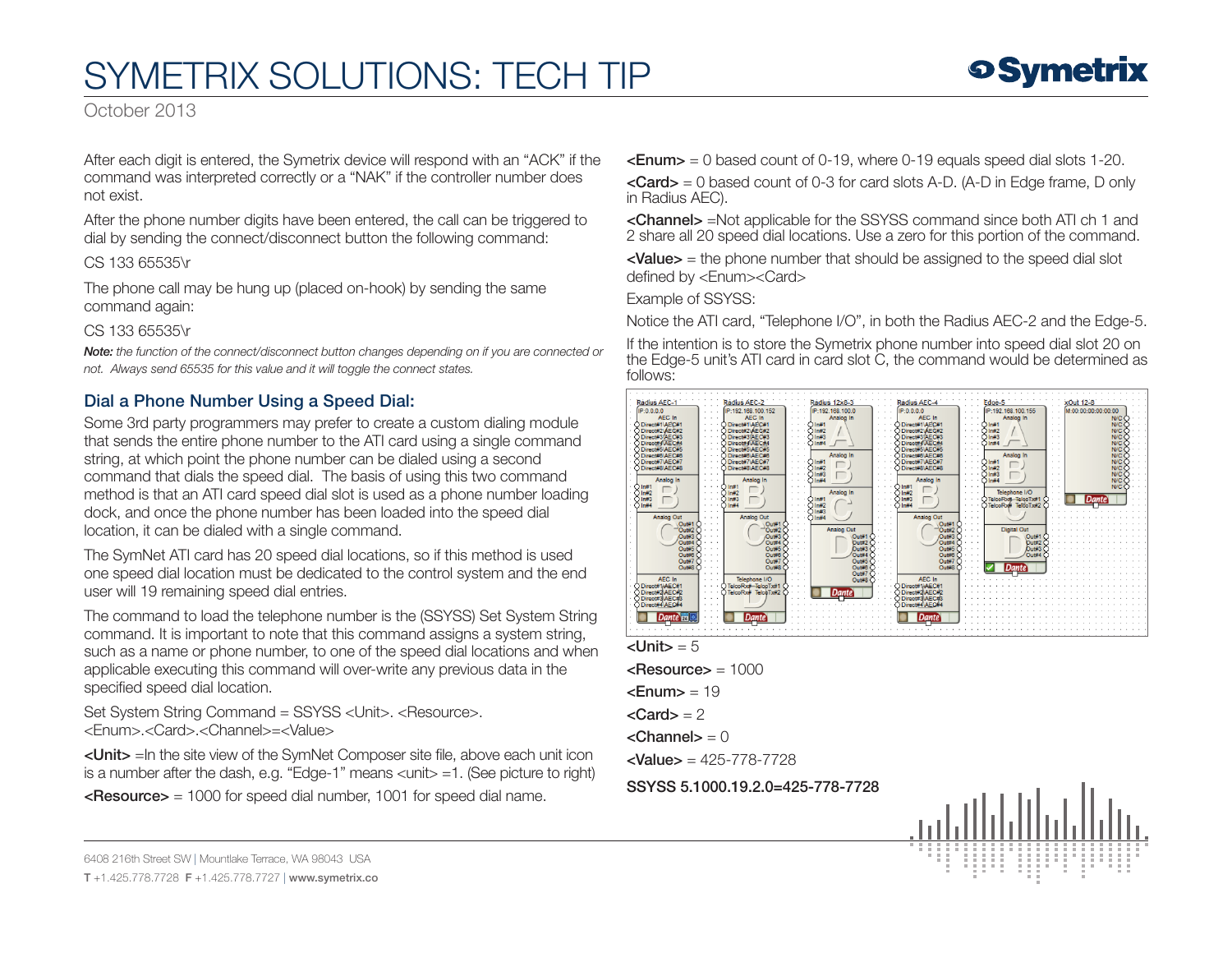

October 2013

With SymNet Composer online with the hardware, the ATI card GUI would show 425-778-7728 in speed dial entry 20:



Then, once the phone number has been loaded into the speed dial entry, the ATI card can be triggered to dial the number by using the CS command to trigger the speed dial location. In the above example controller number 146 is assigned to speed dial #20 location. As such, CS 146 65535\r would dial speed entry 20

As another example, if the intention is to store the Symetrix phone number into speed dial entry 20 on the Radius AEC's ATI card in card slot D, the commands would be as follows::

 $\langle$ Unit $\rangle$  = 2 (Device is Radius AEC-2)

 $\leq$ **Resource** $>$  = 1000 (This is for the speed dial entry)

 $\epsilon$ **Enum>** = 19 (This is for speed dial 20)

 $\langle Card \rangle = 3$  (This is for slot D)

 $\leq$ **Channel>** = 0 (Channel is 0)

 $\langle$ Value $\rangle$  = 425-778-7728

To set the speed dial: SSYSS 2.1000.19.3.0=425-778-7728\r

To dial the call:

CS 146 65535\r

In review, this two command method can be used to load a phone number into an ATI card speed dial location using the SSYSS command, and then the phone number can be dialed using a single CS command.



6408 216th Street SW | Mountlake Terrace, WA 98043 USA T +1.425.778.7728 F +1.425.778.7727 | www.symetrix.co